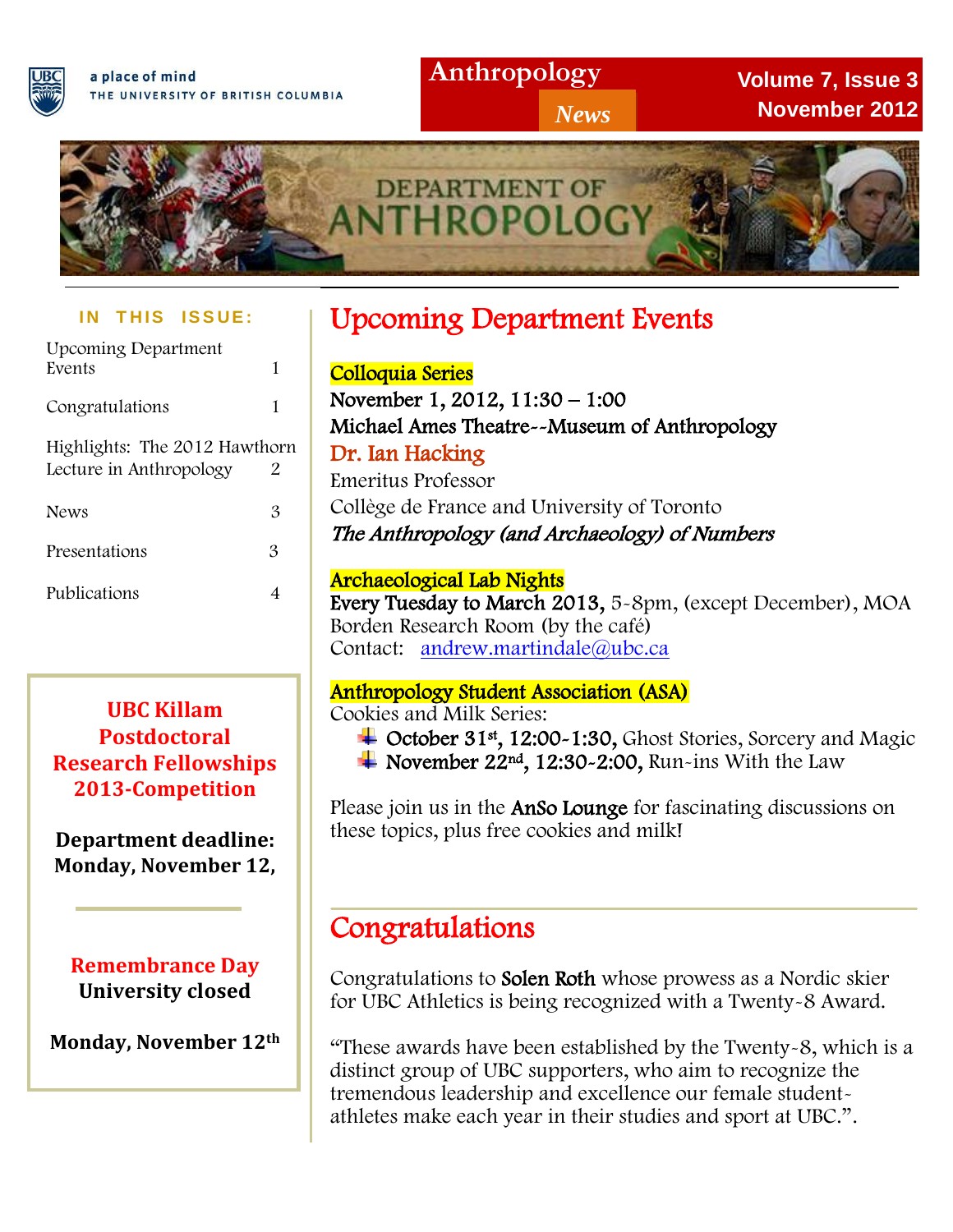Eda Cakmakci completed her MA thesis, "Imperial Memories and Neoliberal Genealogies in the Alevi-Bektashi Transnational Networks" (Committee: Alexia Bloch and Gaston Gordillo)

Michael Shepard and his wife Minh had their first child on Tuesday, October 9th at 10:53 AM. Her name is Ramona Lillian Shepard and weighed 7 pounds 6 ounces.

# Highlights: The 2012 Hawthorn Lecture in Anthropology

UBC Graduate Workshop, October 3rd "Anthropology in the Territory of Rights, Islamic, Human, and otherwise…"





Dr. Lila Abu-Lughod and Dr. John Barker (Department Head)

#### Dr. Lila Abu-Lughod

Joseph L. Buttenwieser Professor of Social Science Director, Center for the Study of Social Difference Director, Middle East Institute Department of Anthropology/ Institute for Research on Women and Gender Columbia University

#### "Authorizing Moral Crusades: Rights Talk and Literary Trafficking"

October 4th, Michael Ames Theatre--Museum of Anthropology

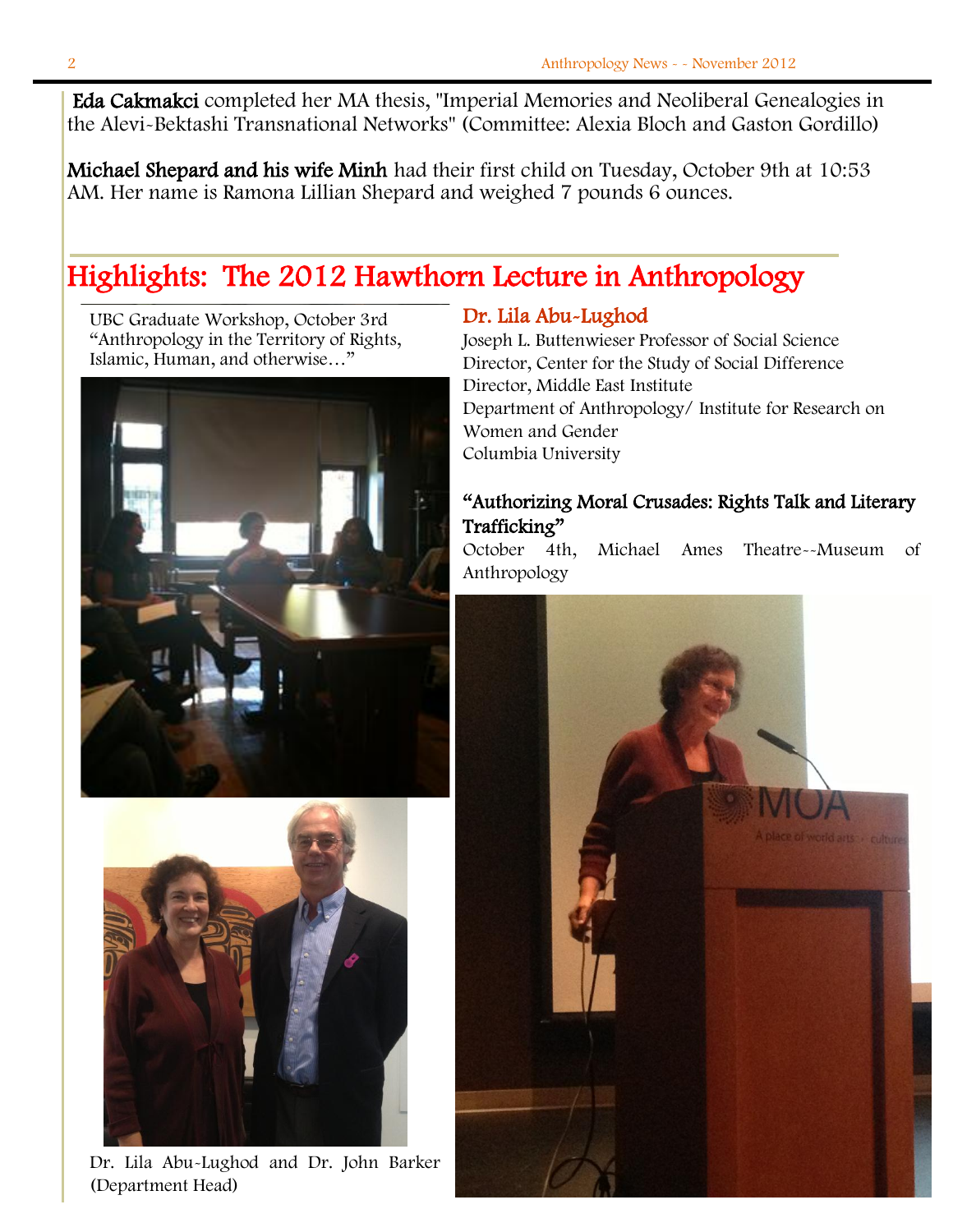## News

Millie Creighton was part of a collaborative research group which received a grant of \$2,000 from the Japan Foundation for translation and dissemination of a policy oriented report on continuing prospective responses to the March 11, 2011 Tohoku triple disaster. Millie Creighton wrote the report section on: Problems of Core/Periphery Relations and the Special Place of Rural or Peripheral Regions in Relationship to Gender, Diversity and Geo-Spatial Conceptualizations in Japan.

## Presentations

#### Kirsten Bell

2012 The more things change, the more they stay the same: TCPS2 and the institutional oversight of social science research. Paper presented at The Ethics Rupture: an Invitational Summit about Alternatives to Research-Ethics Review, 25-28 October, St Thomas University, Fredericton, New Brunswick.

#### Carole Blackburn

2012 Litigating the Past: Trauma and the Translation of Violence in a Canadian Residential School Trial. Invited Paper at Workshop on Emotion, Violence and Memory. Hosted by the Cluster on Languages of Emotion, Department of Anthropology, Freie Universität Berlin, Germany.

#### William D. Lipe, R.G. Matson and Natalie Fast

2012 From Survey Quadrats to Cultural Landscapes: Forty-one Years of the Cedar Mesa Project. Paper presented April 20 at the Society for American Archaeology 77th Annual Meeting, Memphis.

Lipe, Bill, R.G. Matson, Jesse Clark, Susan Matson,Guy Cross, and Natalie Fast 2012 Investigating Places of Attraction on Cedar Mesa, SE Utah: A Preliminary Report Poster presented August 10 at the 2012 Pecos Archaeological Conference, Pecos, NM

#### William H. McKellin

2012 Transdisciplinarity in Studies of Sleep Problems. In Phenotyping Sleep Behaviours Lessons from the Past, Directions for the Future: Peter Wall Institute for Advanced Studies Exploratory Workshop. Vancouver.

#### Tal Nitsan

2012 Ni el la calle, ni el la cama: Protesting Intimate Violence in Public. Presented at Common Threads:Photographs on Cultural Resistance in the Philippians and Guatemala. UBC Global Lounge, BC.

#### Tal Nitsan

2012 Here i am: Doing Ethnographic Research in Guatemala. Presented in "An Evening in Guatemala." UBC Global Lounge, BC.

l.